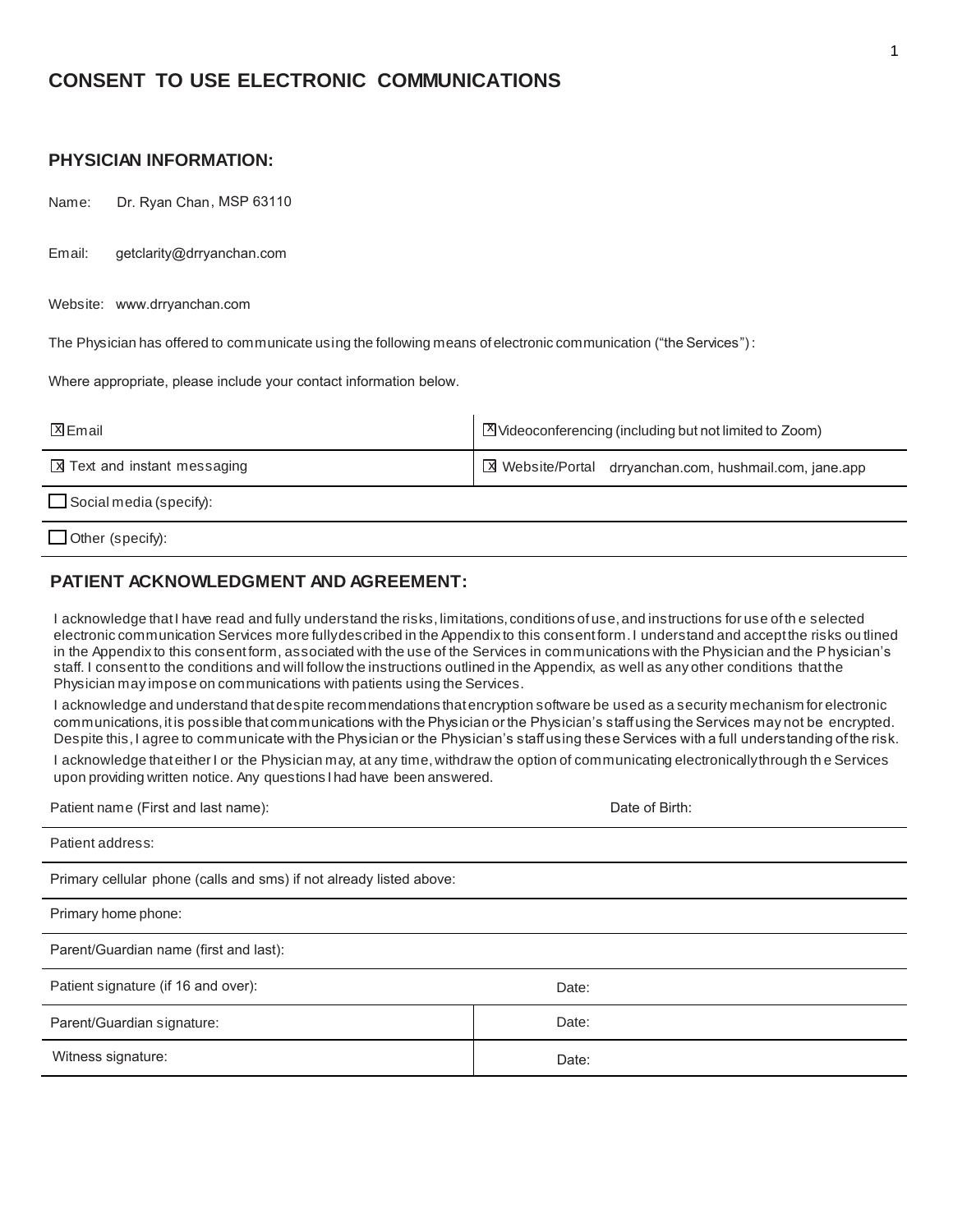## **Risks of using electronic communication**

The Physician will use reasonable means to protect the security and confidentiality of information sent and received using the Services ("Services" is defined in the attached Consent to use electronic communications). However, because of the risks outlined below, the Physician cannot guarantee the security and confidentiality of electronic communications:

- Use of electronic communications to discuss sensitive information can increase the risk of such information being disclosed to third parties.
- Despite reasonable efforts to protect the privacy and security of electronic communication, it is not possible to completely secure the information.
- Employers and online services may have a legal right to inspect and keep electronic communications that pass through their system.
- Electronic communications can introduce malware into a computer system, and potentially damage or disrupt the computer, networks, and security settings.
- Electronic communications can be forwarded, intercepted, circulated, stored, or even changed without the knowledge or permission of the Physician or the patient.
- Even after the sender and recipient have deleted copies of electronic communications, back-up copies may exist on a computer system.
- Electronic communications may be disclosed in accordance with a duty to report or a court order.
- Videoconferencing using services such as Skype or FaceTime may be more open to interception than other forms of videoconferencing.

#### **If the email or text is used as an e-communication tool, the following are additional risks:**

- Email, text messages, and instant messages can more easily be misdirected, resulting in increased risk of being received by unintended and unknown recipients.
- Email, text messages, and instant messages can be easier to falsify than handwritten or signed hard copies. It is not feasible to verify the true identity of the sender, or to ensure that only the recipient can read the message once it has been sent.

### **Conditions of using the Services**

• While the Physician will attempt to review and respond in a timely fashion to your electronic communication, **the Physician cannot guarantee that all electronic communications will be reviewed and responded to within any specific period of time. The Services will not be used for medical emergencies or other time-sensitive matters.**

- If your electronic communication requires or invites a response from the Physician and you have not received a response within a reasonable time period, it is your responsibility to follow up to determine whether the intended recipient received the electronic communication and when the recipient will respond.
- Electronic communication is not an appropriate substitute for in-person or over-the-telephone communication or clinical examinations, where appropriate, or for attending the Emergency Department when needed. You are responsible for following up on the Physician's electronic communication and for scheduling appointments where warranted.
- Electronic communications concerning diagnosis or treatment may be printed or transcribed in full and made part of your medical record. Other individuals authorized to access the medical record, such as staff and billing personnel, may have access to those communications.
- The Physician may forward electronic communications to staff and those involved in the delivery and administration of your care. The Physician might use one or more of the Services to communicate with those involved in your care. The Physician will not forward electronic communications to third parties, including family members, without your prior written consent, except as authorized or required by law.
- You and the Physician will not use the Services to communicate sensitive medical information about matters specified below [check all that apply]:
	- $\Box$  Sexually transmitted disease
	- $\Box$  AIDS/HIV
	- $\Box$  Mental health
	- $\Box$  Developmental disability
	- Substance abuse
	- Other (specify): trauma
- You agree to inform the Physician of any types of information you do not want sent via the Services, in addition to those set out above. You can add to or modify the above list at any time by notifying the Physician in writing.
- Some Services might not be used for therapeutic purposes or to communicate clinical information. Where applicable, the use of these Services will be limited to education, information, and administrative purposes.
- The Physician is not responsible for information loss due to technical failures associated with your software or internet service provider.

Patient initals (16 and over)